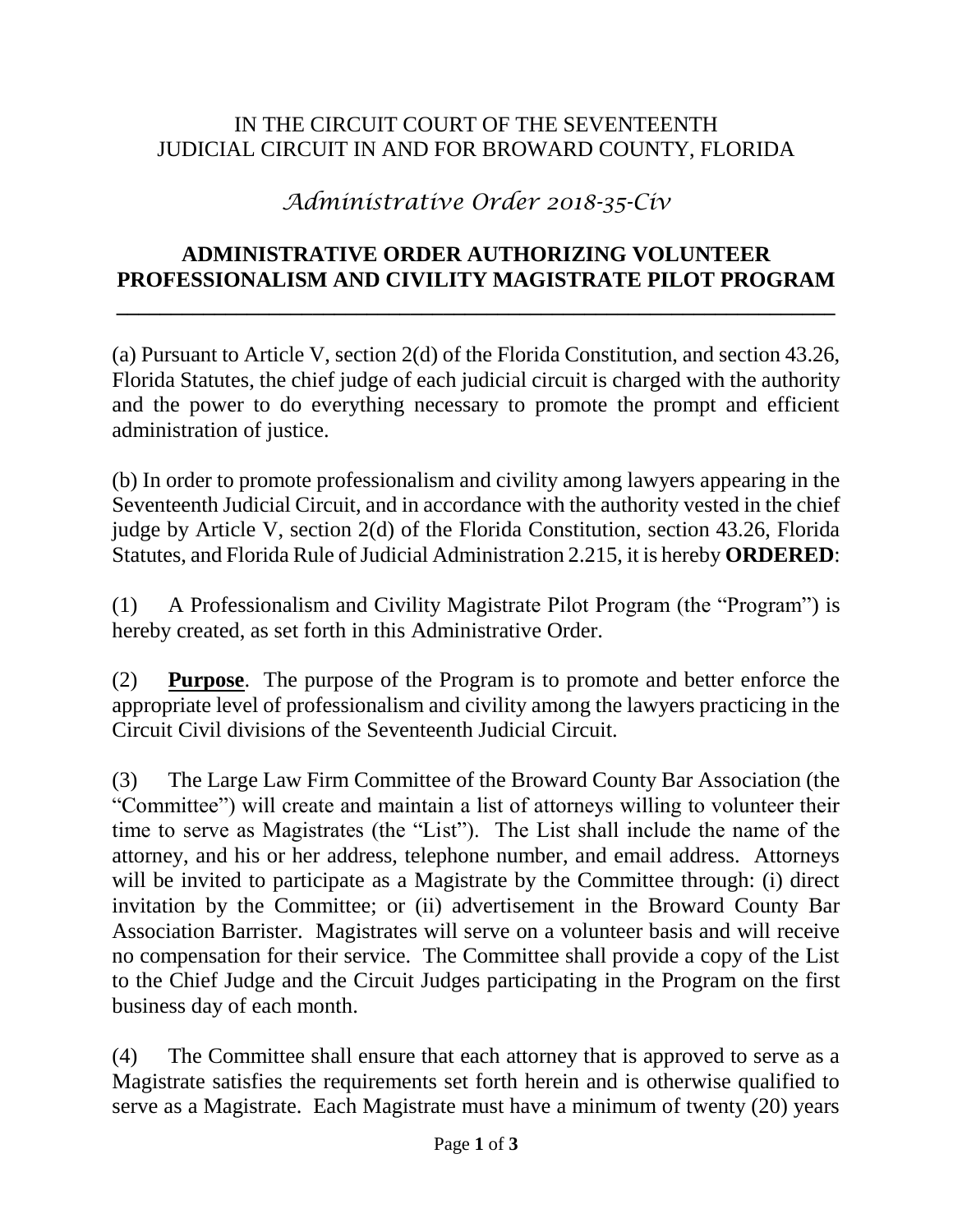of civil litigation experience and have his or her primary office location in Broward County, Florida.

(5) A Magistrate may be appointed by a Circuit Court Judge presiding in a civil division participating in the Program in appropriate cases where the parties' dispute arises from a lack of civility in the courtroom, discovery or other interaction with counsel that undermines the integrity or professionalism of the legal profession, including:

- a. Non-routine discovery disputes involving conduct that has occurred on more than one occasion;
- b. Non-routine discovery disputes where one party and/or counsel's conduct is the subject of multiple motions by the opposing party;
- c. Conduct that is the subject of a motion for sanctions that the court determines may have prima facie merit based on the parties' written submissions; and
- d. Repetitive disregard for scheduling protocols consistent with the presiding judge's practices and procedures, and applicable local rules and Florida Rules of Civil Procedure.

(6) The required order of appointment is attached hereto as Attachment "A". Upon notification of his or her appointment, the Magistrate shall, within ten (10) days of the date of the order of appointment, conduct a conflict check and notify the presiding judge whether he or she accepts the appointment by filing a "Notice of Acceptance of Appointment" with the Clerk of the Court.

(7) Within five (5) business days of acceptance by the Magistrate of the appointment, the Magistrate shall provide the parties, via email, with a schedule for written submissions and a hearing date. Within five (5) business days of the Magistrate's initial email, each party shall electronically file with the Clerk of the Court and serve their initial position paper, with a courtesy copy provided to the Magistrate via email. Within five (5) business days of submission of the initial position papers, each party shall electronically file with the Clerk of the Court and serve a response brief, with courtesy copies provided to the Magistrate via email. The time frames for filing initial and response briefs may be modified by the Magistrate as appropriate.

(8) A hearing shall be held before the Magistrate within ten (10) business days of the filing of the parties' response briefs. The hearing will be held at the Magistrate's office and shall be limited to one (1) hour in duration, unless otherwise ordered by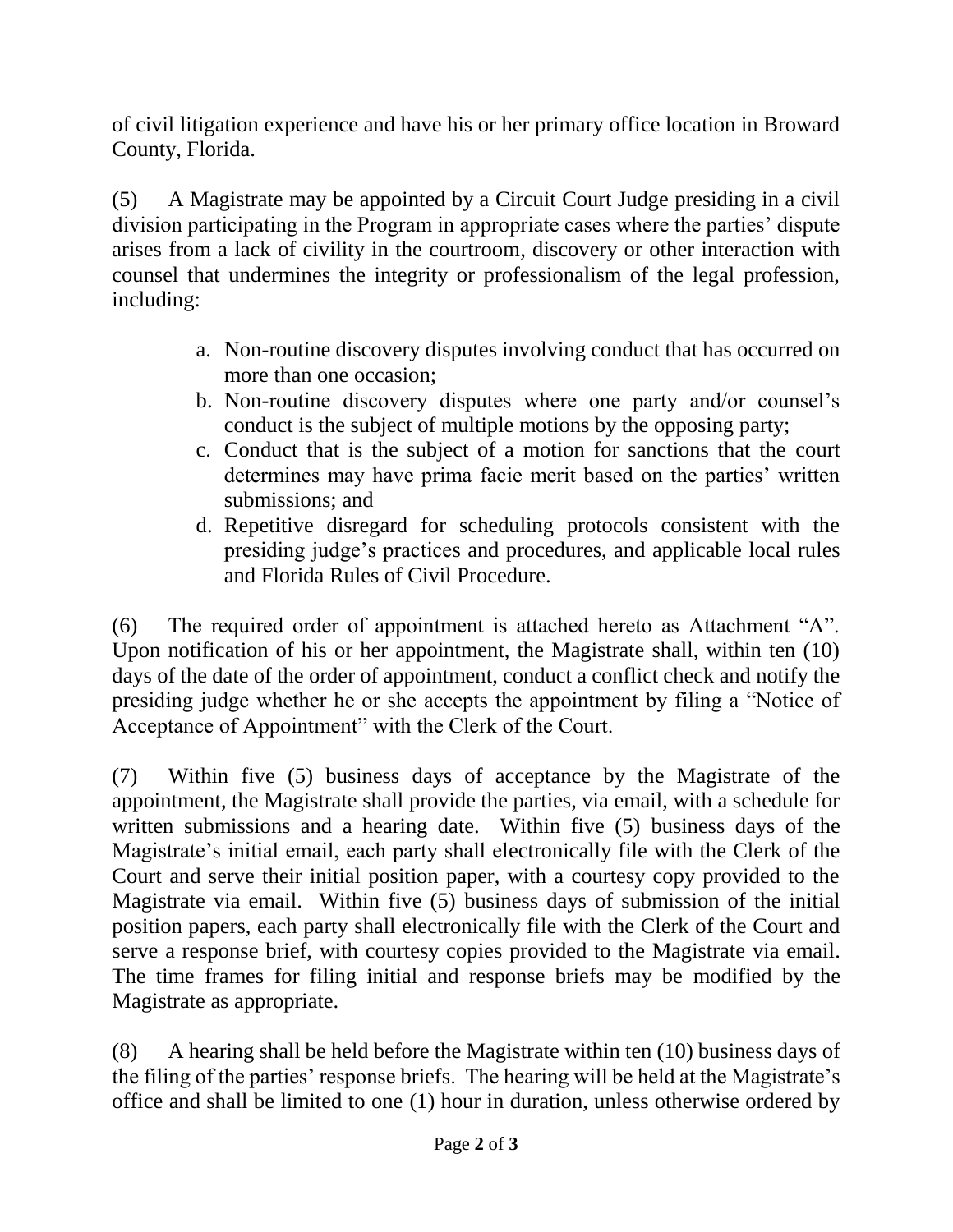the Magistrate. The parties may present oral argument and submit affidavits or live testimony, as needed and permitted by the Magistrate. The Magistrate shall retain any documents or evidence submitted that is not otherwise electronically filed and part of the court record. The attendance at the hearing by an attorney's client is permitted, but is not mandatory. The plaintiff shall be responsible for securing the services of a court reporter, with the eventual cost of such services to be taxed as determined by the Magistrate.

(9) The Magistrate shall issue and file with the Clerk of the Court a Report and Recommendation ("R&R") within ten (10) business days of the hearing, with courtesy copies to the parties and the referring judge. The R&R may include a suggested award of attorney's fees and costs or other relief, including:

- a. The appointment of a special master for ruling on discovery issues or presiding over depositions;
- b. The implementation of special procedures for communication between counsel;
- c. Other relief as appropriate under the circumstances.

(10) Any objection(s) to the R&R shall be filed within ten (10) days of the date of the R&R. Upon timely filed objections to the R&R, the referring judge may set the matter for a hearing in his or her discretion. If objections to the R&R are not timely filed, the referring judge may take appropriate action and issue any orders pertaining to the R&R.

(11) The Chief Judge will determine which Circuit Civil Divisions shall participate in the Program.

**DONE AND ORDERED** in Chambers, Fort Lauderdale, Florida, Broward County, Florida, this 2nd day of May, 2018.

> /s/ Jack Tuter Jack Tuter, Chief Judge